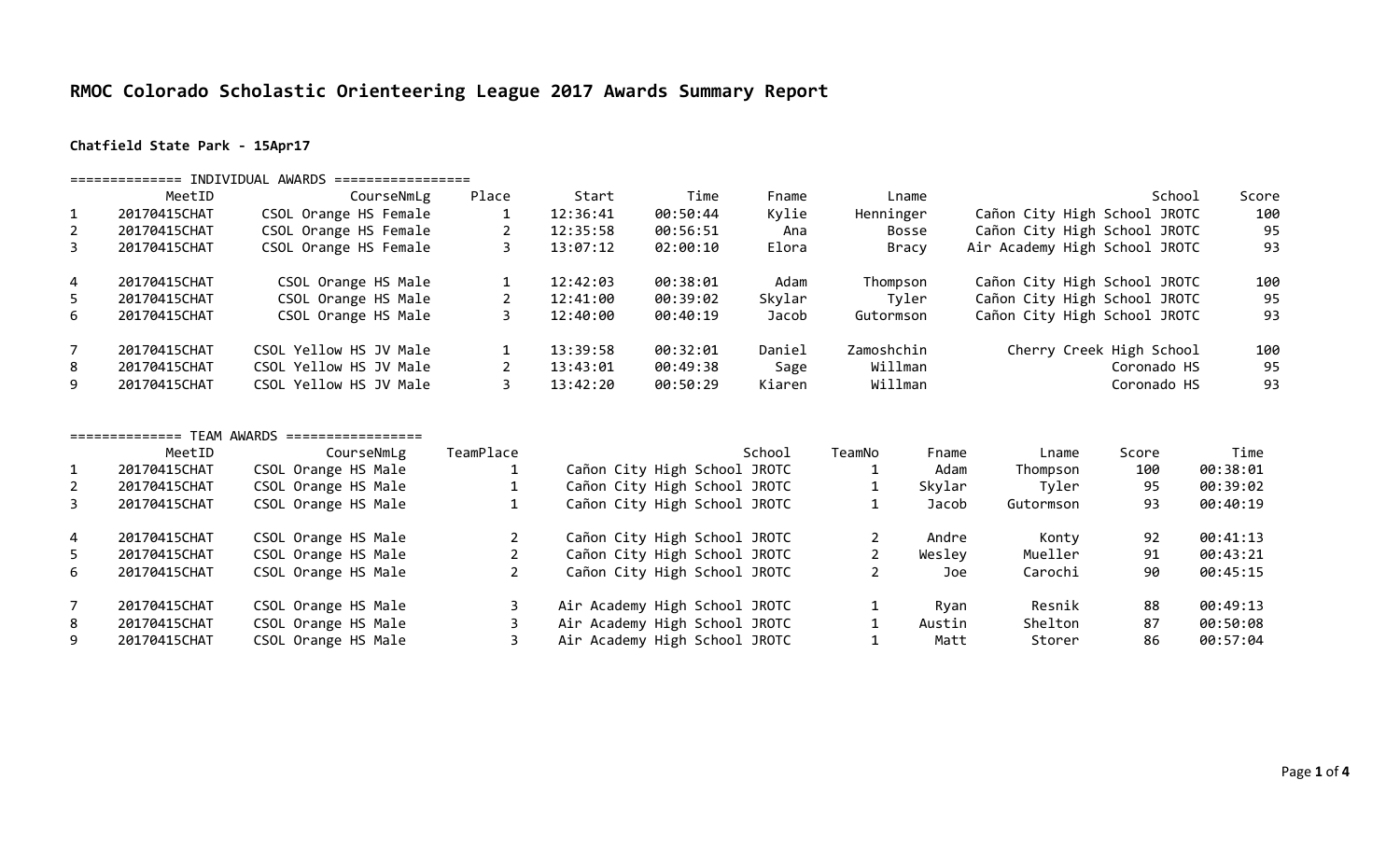# **Cherry Creek State Park - 29Apr17**

|                | MeetID       | CourseNmLg            | Place | Start    | Time     | Fname    | Lname     | School                        | Score |
|----------------|--------------|-----------------------|-------|----------|----------|----------|-----------|-------------------------------|-------|
|                | 20170429CCSP | CSOL Orange HS Female |       | 13:11:57 | 00:39:36 | Ana      | Bosse     | Cañon City High School JROTC  | 100   |
| $\overline{2}$ | 20170429CCSP | CSOL Orange HS Female |       | 13:16:00 | 00:44:55 | Kylie    | Henninger | Cañon City High School JROTC  | 95    |
| 3              | 20170429CCSP | CSOL Orange HS Female |       | 12:40:56 | 00:49:33 | Victoria | Konty     | Cañon City High School JROTC  | 93    |
| 4              | 20170429CCSP | CSOL Orange HS Male   |       | 12:50:36 | 00:27:53 | Hunter   | Wall      | Cañon City High School JROTC  | 100   |
|                | 20170429CCSP | CSOL Orange HS Male   |       | 13:35:06 | 00:27:55 | Trenton  | Shimata   | Air Academy High School JROTC | 95    |
| 6              | 20170429CCSP | CSOL Orange HS Male   |       | 13:23:58 | 00:28:03 | Andre    | Kontv     | Cañon City High School JROTC  | 93    |

#### ============== TEAM AWARDS =================

|                | MeetID       | CourseNmLg            | TeamPlace | School                        | TeamNo | Fname    | Lname        | Score | Time     |
|----------------|--------------|-----------------------|-----------|-------------------------------|--------|----------|--------------|-------|----------|
|                | 20170429CCSP | CSOL Orange HS Female |           | Cañon City High School JROTC  |        | Ana      | <b>Bosse</b> | 100   | 00:39:36 |
| 2              | 20170429CCSP | CSOL Orange HS Female |           | Cañon City High School JROTC  |        | Kylie    | Henninger    | 95    | 00:44:55 |
| 3              | 20170429CCSP | CSOL Orange HS Female | Τ.        | Cañon City High School JROTC  |        | Victoria | Konty        | 93    | 00:49:33 |
| $\overline{4}$ | 20170429CCSP | CSOL Orange HS Male   |           | Cañon City High School JROTC  |        | Hunter   | Wall         | 100   | 00:27:53 |
| 5.             | 20170429CCSP | CSOL Orange HS Male   |           | Cañon City High School JROTC  |        | Andre    | Konty        | 93    | 00:28:03 |
| 6              | 20170429CCSP | CSOL Orange HS Male   |           | Cañon City High School JROTC  |        | Skylar   | Tyler        | 92    | 00:29:38 |
|                | 20170429CCSP | CSOL Orange HS Male   |           | Cañon City High School JROTC  |        | Wesley   | Mueller      | 91    | 00:32:07 |
| 8              | 20170429CCSP | CSOL Orange HS Male   |           | Cañon City High School JROTC  |        | Nathan   | Huggins      | 90    | 00:33:05 |
| 9              | 20170429CCSP | CSOL Orange HS Male   |           | Cañon City High School JROTC  |        | Jacob    | Gutormson    | 89    | 00:34:43 |
| 10             | 20170429CCSP | CSOL Orange HS Male   |           | Air Academy High School JROTC |        | Trenton  | Shimata      | 95    | 00:27:55 |
| -11            | 20170429CCSP | CSOL Orange HS Male   |           | Air Academy High School JROTC |        | Jacob    | Uebelhoer    | 88    | 00:36:14 |
| 12             | 20170429CCSP | CSOL Orange HS Male   |           | Air Academy High School JROTC |        | Thomas   | Leach        | 85    | 00:39:16 |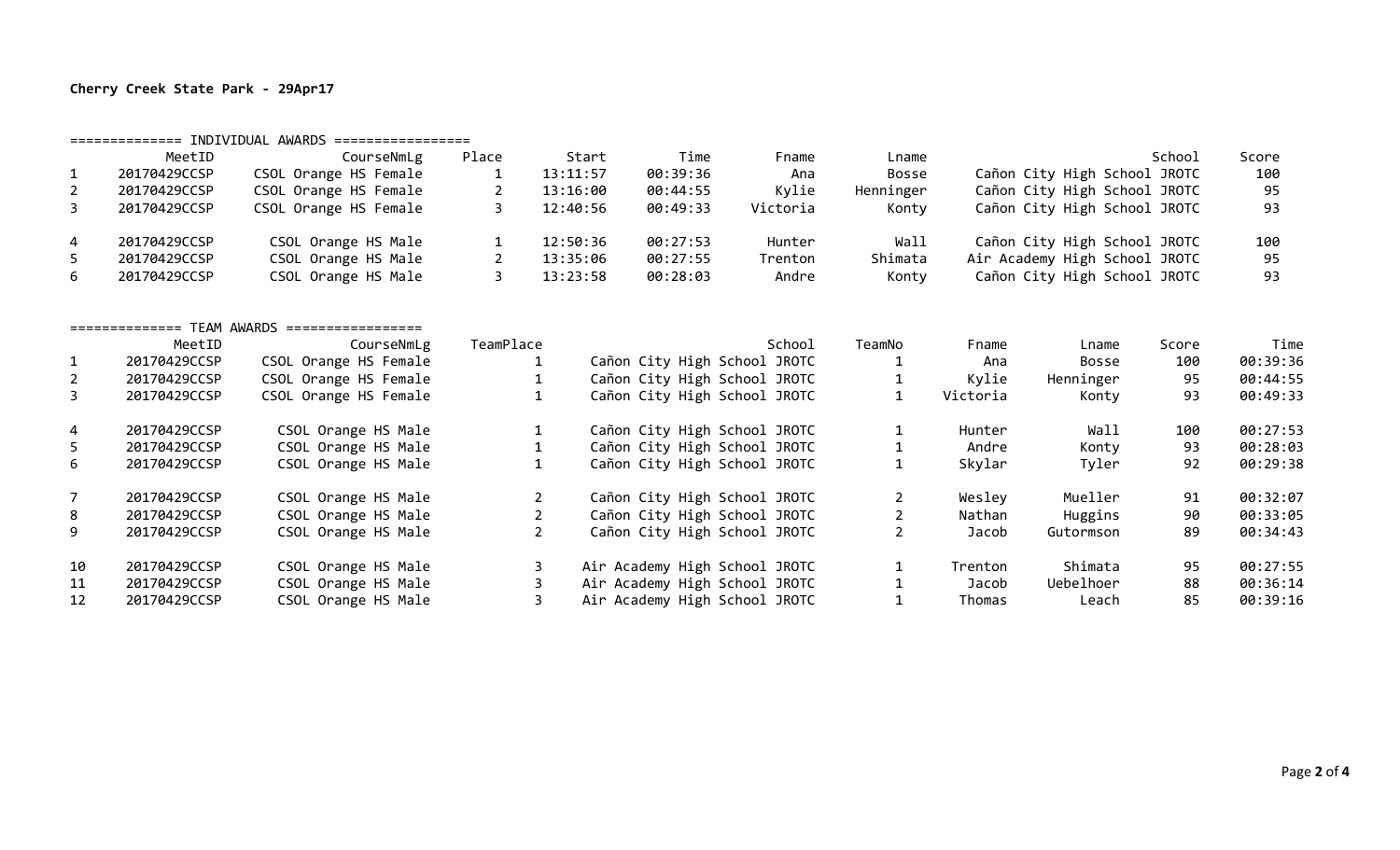# **Peaceful Valley Champs Meet - 07Jun17**

============== INDIVIDUAL AWARDS =================

| MeetID        | CourseNmLg            | Place | Start    | Time     | Fname  | Lname     | School                       | Score |
|---------------|-----------------------|-------|----------|----------|--------|-----------|------------------------------|-------|
| 20170607CHAMP | CSOL Orange HS Female |       | 12:18:29 | 01:17:07 | Kvlie  | Henninger | Cañon City High School JROTC | 100   |
| 20170607CHAMP | CSOL Orange HS Male   |       | 12:46:32 | 00:29:03 | Karlis | Stradins  |                              | 100   |
| 20170607CHAMP | CSOL Orange HS Male   |       | 12:44:37 | 00:36:46 | Wesley | Mueller   | Cañon City High School JROTC | 95    |
| 20170607CHAMP | CSOL Orange HS Male   |       | 12:38:36 | 00:36:56 | Skylar | Tyler     | Cañon City High School JROTC | 93    |

#### ============== TEAM AWARDS =================

|    | MeetID        | CourseNmLg          | TeamPlace | School                         | TeamNo | Fname   | Lname     | Score | Time     |
|----|---------------|---------------------|-----------|--------------------------------|--------|---------|-----------|-------|----------|
|    | 20170607CHAMP | CSOL Orange HS Male |           | Cañon City High School JROTC   |        | Wesley  | Mueller   | 95    | 00:36:46 |
| 2  | 20170607CHAMP | CSOL Orange HS Male |           | Cañon City High School JROTC   |        | Skylar  | Tyler     | 93    | 00:36:56 |
| 3  | 20170607CHAMP | CSOL Orange HS Male |           | Cañon City High School JROTC   |        | Andre   | Konty     | 91    | 00:40:31 |
| 4  | 20170607CHAMP | CSOL Orange HS Male |           | Air Academy High School AFJROT |        | Austin  | Shelton   | 92    | 00:39:07 |
| 5. | 20170607CHAMP | CSOL Orange HS Male |           | Air Academy High School AFJROT |        | Trenton | Shimata   | 90    | 00:50:02 |
| 6  | 20170607CHAMP | CSOL Orange HS Male |           | Air Academy High School AFJROT |        | Thomas  | Leach     | 89    | 00:56:36 |
|    | 20170607CHAMP | CSOL Orange HS Male |           | Cañon City High School JROTC   |        | Adam    | Thompson  | 88    | 00:58:26 |
| 8  | 20170607CHAMP | CSOL Orange HS Male |           | Cañon City High School JROTC   |        | Anthony | Debuano   | 87    | 01:00:25 |
| 9  | 20170607CHAMP | CSOL Orange HS Male |           | Cañon City High School JROTC   |        | Jacob   | Gutormson | 86    | 01:04:13 |